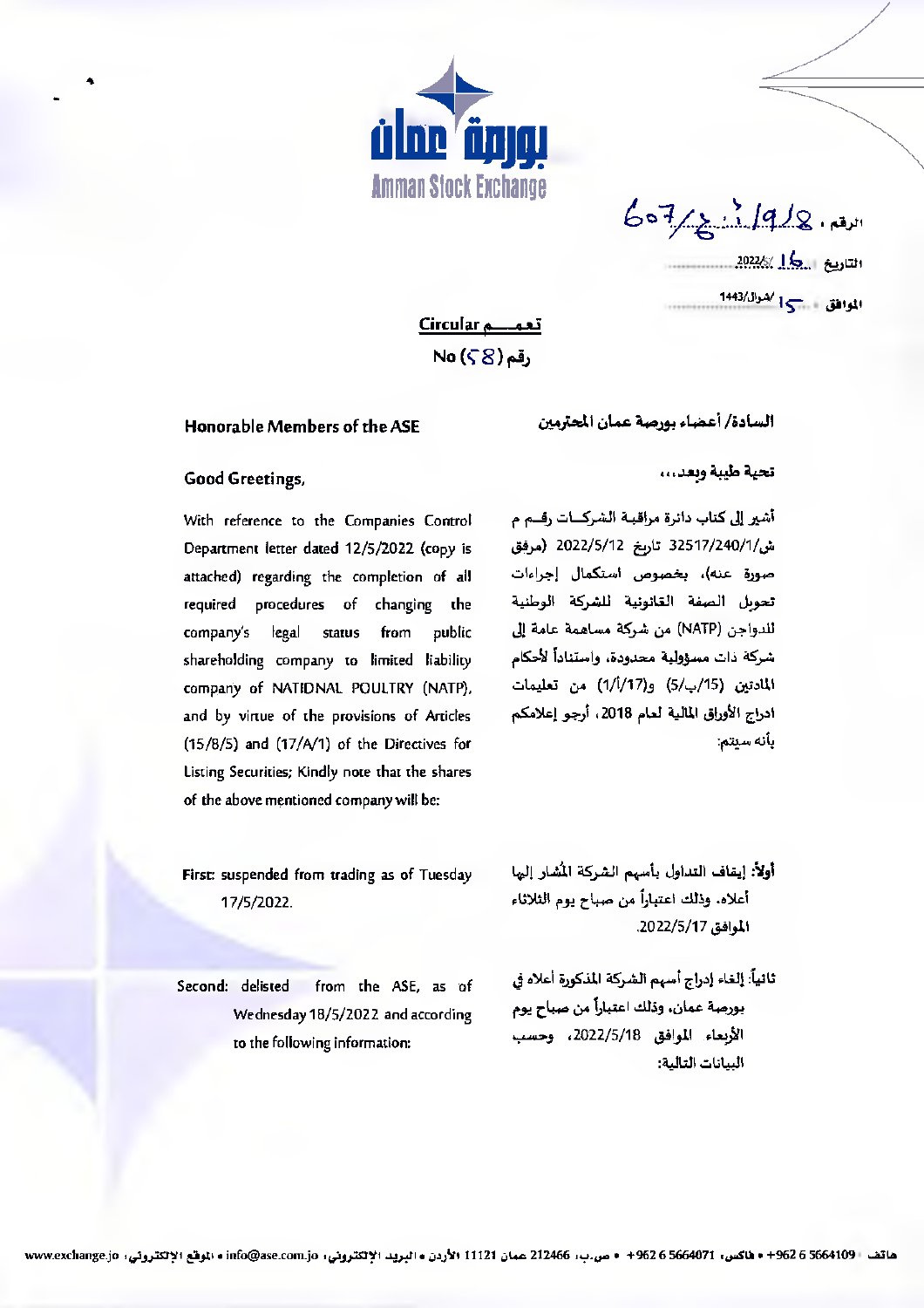

| الرمزالرقعي | الرمزالحرفي | الشركــة         |
|-------------|-------------|------------------|
| Code        | Symbol      | The company name |
| 141084      | <b>NATP</b> | الوطنية للدواجن  |

**Best Regards,** 

 $\infty$ 

وتفضلوا بقبول فانق الإحترام...

.<br>رمــازن نجيب الوظائفي/ المديــــر الننفيــــذي

Mazen Najib Wathaifi/ Chief Executive Officer

CC: - Jordan Securities Commission - Securities Depository Center

- Dperantions Department
- NATIONAL POULTRY COMPANY

مسخة = هيئة الأوراق المالية - مركز ايداع الأوراق المالية - دائرة العمليات - شركة الوطنية للدواجن.